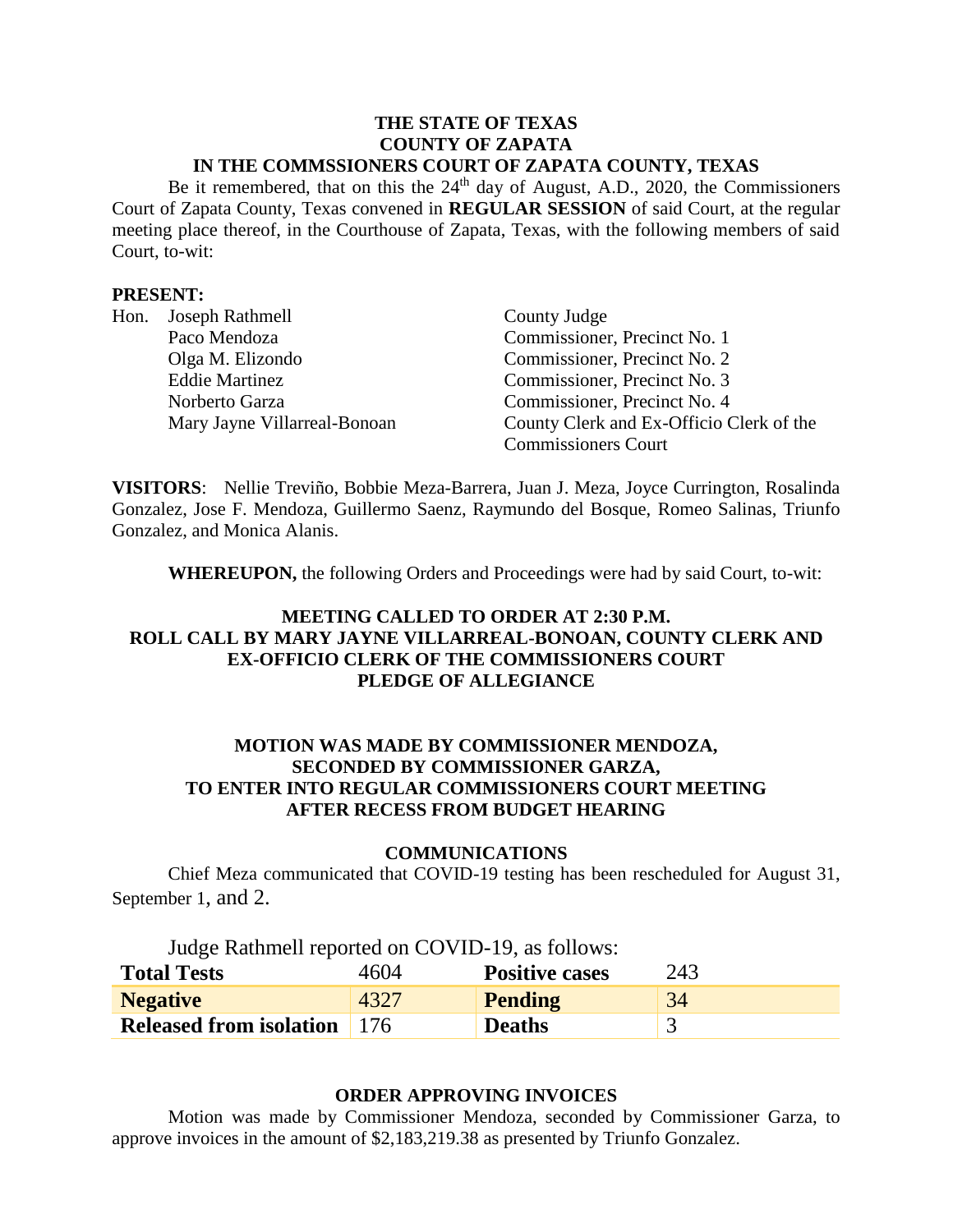# **ORDER APPROVING CHECKS ISSUED**

Motion was made by Commissioner Garza, seconded by Commissioner Mendoza, to approve checks in the amount of \$2,183,219.38 as presented and requested by Hon. Romeo Salinas, County Treasurer.

The above motion, being put to a vote, was approved by the affirmative vote of all members of the Court.

## **ORDER CERTIFYING ORDER FOR ANNUAL COMPENSATION**

Motion was made to certify the order for annual compensation for County Auditor, Assistant Auditors, and Court Reporters as follows:

| <b>Employee/Position</b>             | <b>Salary</b> |
|--------------------------------------|---------------|
| Triunfo Gonzalez, County Auditor     | \$64,000      |
| Roberta Meza-Barrera, Deputy Auditor | \$35,011      |
| Dioni Hernandez, Deputy Auditor      | \$30,872      |
| <b>Court Reporter</b>                | \$12,322      |

as requested by Triunfo Gonzalez, County Auditor.

The above motion, being put to a vote, was approved by the affirmative vote of all members of the Court.

# **NO ACTION WAS TAKEN ON REQUEST TO APPROVE MEASURES TO ADDRESS SURGE IN LOCAL COVID-19 CASES**

(14.) To approve measures to address the surge in local COVID-19 cases as requested by Hon. Joe Rathmell, County Judge.

### **ORDER APPROVING PAYMENT OF \$24,000 TO NETDATA**

Motion was made by Commissioner Garza, seconded by Commissioner Mendoza, to approve payment of \$24,000 to NETDATA, \$12,800 will be paid from Non-Department Line Item: 10-409-777 and \$11,200 will be paid from Technology Fund Line Item: 62-582-392 as requested by Triunfo Gonzalez, County Auditor.

The above motion, being put to a vote, was approved by the affirmative vote of all members of the Court.

## **ORDER APPROVING PURCHASE OF TWO DISINFECTING TUNNELS FOR ZAPATA COUNTY SHERIFF'S DEPARTMENT**

Motion was made by Commissioner Mendoza, seconded by Commissioner Garza, to approve the purchase of two disinfecting tunnels for the Zapata County Sheriff's Department in the amount of \$20,000, to be paid from COVID-19 funds as requested by Nellie R. Treviño, Personnel Director.

The above motion, being put to a vote, was approved by the affirmative vote of all members of the Court.

### **ORDER APPROVING REPAIRS FOR RAW WATER INTAKE PUMP**

Motion was made by Commissioner Garza, seconded by Commissioner Mendoza, to approve the repairs for the Raw Water Intake Pump in the amount of \$89,300.00, to be paid from the storm damages insurance claim as requested by Nellie R. Treviño, Personnel Director.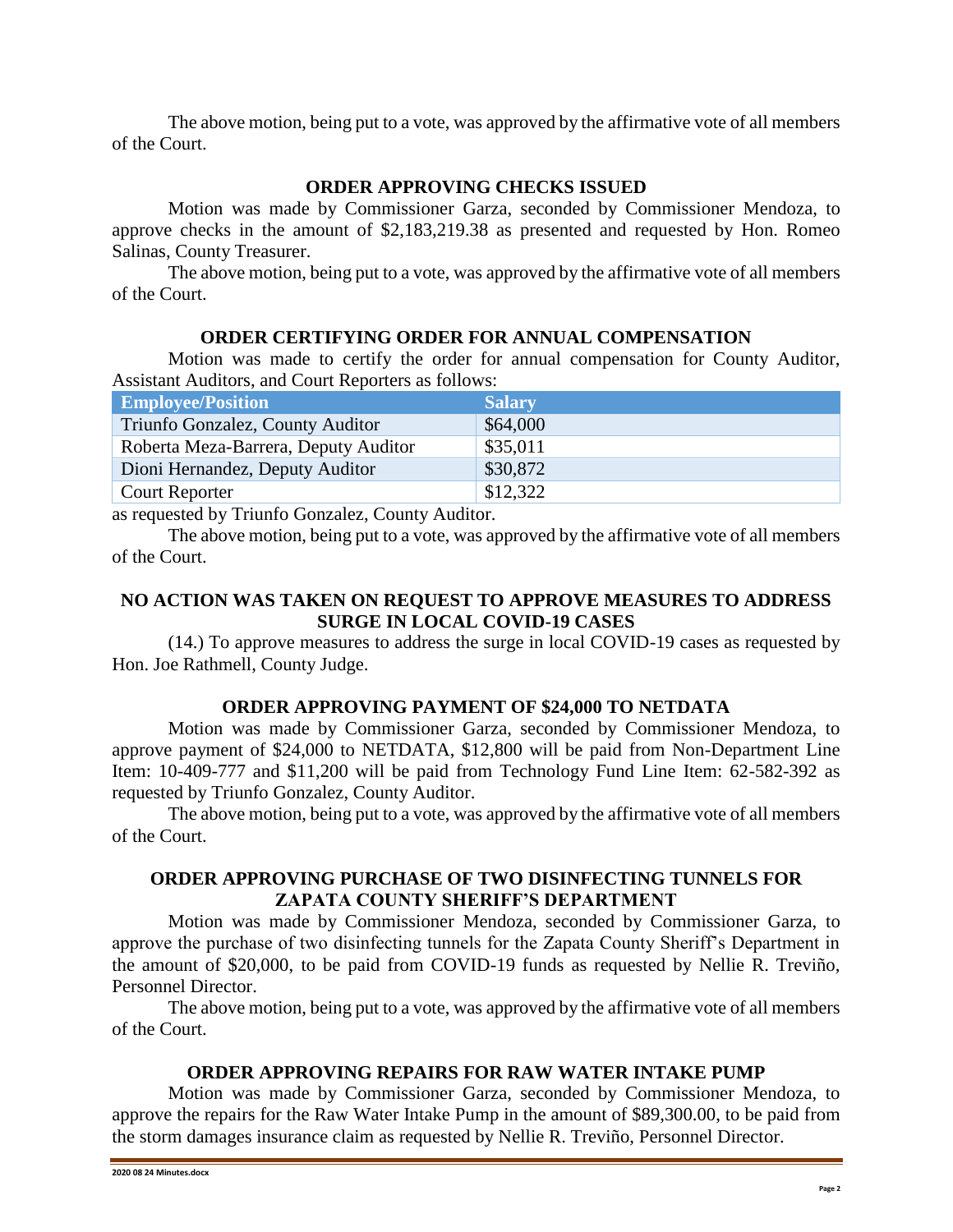#### **ORDER APPROVING REPAIRS AT ROMEO FLORES PARK**

Motion was made by Commissioner Garza, seconded by Commissioner Mendoza, to approve the repairs at the Romeo Flores Park, in the amount of \$17,020.00, to be paid from the storm damages insurance claim as requested by Nellie R. Treviño, Personnel Director.

The above motion, being put to a vote, was approved by the affirmative vote of all members of the Court.

# **ITEM #14 WAS RECALLED ORDER APPROVING CURFEW FOR ZCISD STUDENTS**

Motion was made by Commissioner Garza, seconded by Commissioner Mendoza, to approve curfew for ZCISD students as follows: 8:00 a.m. – 11:30 a.m. and 1:00 p.m. to 4:00 p.m.; they are exempt from curfew during lunch hour 11:30 a.m.-1:00 p.m., request was made by Mr. Gonzalez, ZCISD Superintendent.

The above motion, being put to a vote, was approved by the affirmative vote of all members of the Court.

#### **ORDER APPROVING REOPENING OF EIGHT-LINERS**

Motion was made by Commissioner Elizondo, seconded by Commissioner Martinez, to approve to open eight-liners at 50% capacity; hours of operation are to comply with curfew as requested by Hon. Olga Elizondo, Commissioner Pct. 2.

The above motion, being put to a vote, was approved by the affirmative vote of Commissioner Elizondo, Martinez, and Garza. Judge Rathmell, and Commissioner Mendoza voted against. Motion carried.

### **ORDER APPROVING INVOICE FOR ZAPATA COUNTY JAIL PROJECT**

Motion was made by Commissioner Garza, seconded by Commissioner Mendoza, to approve invoice in the amount of \$6,991.42; payable to Deep South Haulers, LLC for Zapata County Jail Project as requested by Manuel Gonzalez, Premier Engineering.

The above motion, being put to a vote, was approved by the affirmative vote of all members of the Court.

# **ORDER APPROVING PLAT AND SURVEY FOR LAS LOMAS WIND PROJECT ELECTRICAL SUBSTATION**

Motion was made by Commissioner Mendoza, seconded by Commissioner Garza, to approve plat and survey for the Las Lomas wind project electrical substation as requested by Keith Kurtz, Senior Project Developer-ENGIE N. America.

The above motion, being put to a vote, was approved by the affirmative vote of all members of the Court.

#### **ORDER APPROVING PLAT AND SURVEY FOR LAS LOMAS WIND PROJECT OPERATION AND MAINTENANCE FACILITY**

Motion was made by Commissioner Martinez, seconded by Commissioner Garza, to approve plat and survey for the Las Lomas wind project operation and maintenance facility (O & M) as requested by Keith Kurtz, Senior Project Developer-ENGIE N. America.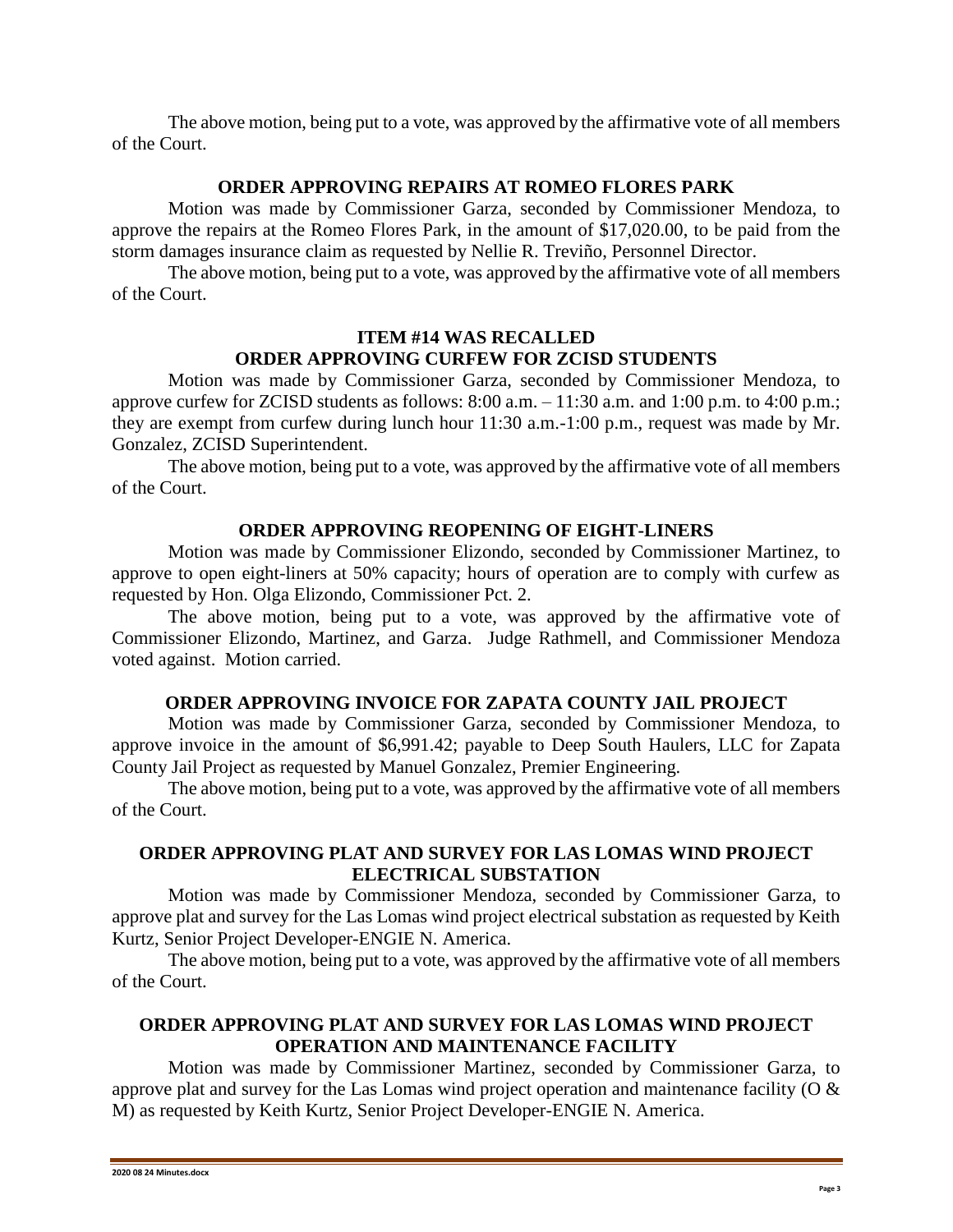### **ORDER APPROVING RESOLUTION TO AUTHORIZE SUBMISSION OF TXCDBG FAST FUND GRANT APPLICATION FOR AMBULANCE**

Motion was made by Commissioner Garza, seconded by Commissioner Mendoza, to approve resolution to authorize submission of TxCDBG FAST Fund Grant Application for an ambulance as requested by Carl Esser, Esser & Company Consulting, LLC.

The above motion, being put to a vote, was approved by the affirmative vote of all members of the Court.

# **ORDER APPROVING RESOLUTION TO AUTHORIZE SUBMISSION OF TXCDBG 2020 ROUND II COLONIA CONSTRUCTION FUND GRANT APPLICATION**

Motion was made by Commissioner Mendoza, seconded by Commissioner Garza, to approve resolution to authorize submission of TxCDBG 2020 Round II Colonia Construction Fund Grant Application as requested by Carl Esser, Esser & Company Consulting LLC.

The above motion, being put to a vote, was approved by the affirmative vote of all members of the Court.

### **ORDER APPROVING LINE ITEM TRANSFERS**

Motion was made by Commissioner Martinez, seconded by Commissioner Garza, to approve the following line item transfers to meet departmental needs:

|             | <b>DEPARTMENT</b>                | <b>LINE ITEM</b> | <b>FUND</b>                      | <b>AMOUNT</b> |
|-------------|----------------------------------|------------------|----------------------------------|---------------|
| <b>FROM</b> | Zapata County Water Plant        | 80-34160-600     | Chlorine & Chemicals             | \$15,000.00   |
| <b>TO</b>   | Zapata County Water Plant        | 80-33660-600     | Repair & Maintenance<br>Supplies | \$15,000.00   |
| <b>FROM</b> | <b>Zapata County Water Plant</b> | 80-42860-600     | Conference/Seminar<br>Expense    | \$1,000.00    |
| <b>TO</b>   | Zapata County Water Plant        | 80-34260-600     | <b>Water Sampling</b>            | \$1,000.00    |

as requested by Ralph Treviño, Water Plant Manager.

The above motion, being put to a vote, was approved by the affirmative vote of all members of the Court.

Motion was made by Commissioner Martinez, seconded by Commissioner Garza, to approve the following line item transfers to meet departmental needs:

| $\mathbf{r}$                                        |                                  |                  |                         |               |
|-----------------------------------------------------|----------------------------------|------------------|-------------------------|---------------|
|                                                     | <b>DEPARTMENT</b>                | <b>LINE ITEM</b> | <b>FUND</b>             | <b>AMOUNT</b> |
| <b>FROM</b>                                         | <b>Zapata County Sewer Plant</b> | 008-56960-20     | Improvements            | \$5,000.00    |
| <b>TO</b>                                           | <b>Zapata County Sewer Plant</b> | 008-44360-602    | Electricity             | \$5,000.00    |
| <b>FROM</b>                                         | <b>Zapata County Sewer Plant</b> | 008-46260-602    | <b>Equipment Rental</b> | \$2,500.00    |
| <b>TO</b>                                           | <b>Zapata County Sewer Plant</b> | 008-44360-602    | Electricity             | \$2,500.00    |
| <b>FROM</b>                                         | <b>Zapata County Sewer Plant</b> | 008-42760-602    | Mileage<br>travel       | \$3,500.00    |
|                                                     |                                  |                  | expenses                |               |
| <b>TO</b>                                           | <b>Zapata County Sewer Plant</b> | 008-44360-602    | Electricity             | \$3,500.00    |
| <b>FROM</b>                                         | <b>Zapata County Sewer Plant</b> | 008-42860-602    | Conference/Seminar      | \$1,700.00    |
| <b>TO</b>                                           | <b>Zapata County Sewer Plant</b> | 008-20560-602    | Electricity             | \$1,700.00    |
| <b>FROM</b>                                         | <b>Zapata County Sewer Plant</b> | 008-34160-602    | Chlorine & chemicals    | \$7,000.00    |
| TO                                                  | <b>Zapata County Sewer Plant</b> | 008-33660-602    | Electricity             | \$7,000.00    |
| as requested by Ralph Treviño, Water Plant Manager. |                                  |                  |                         |               |

**2020 08 24 Minutes.docx**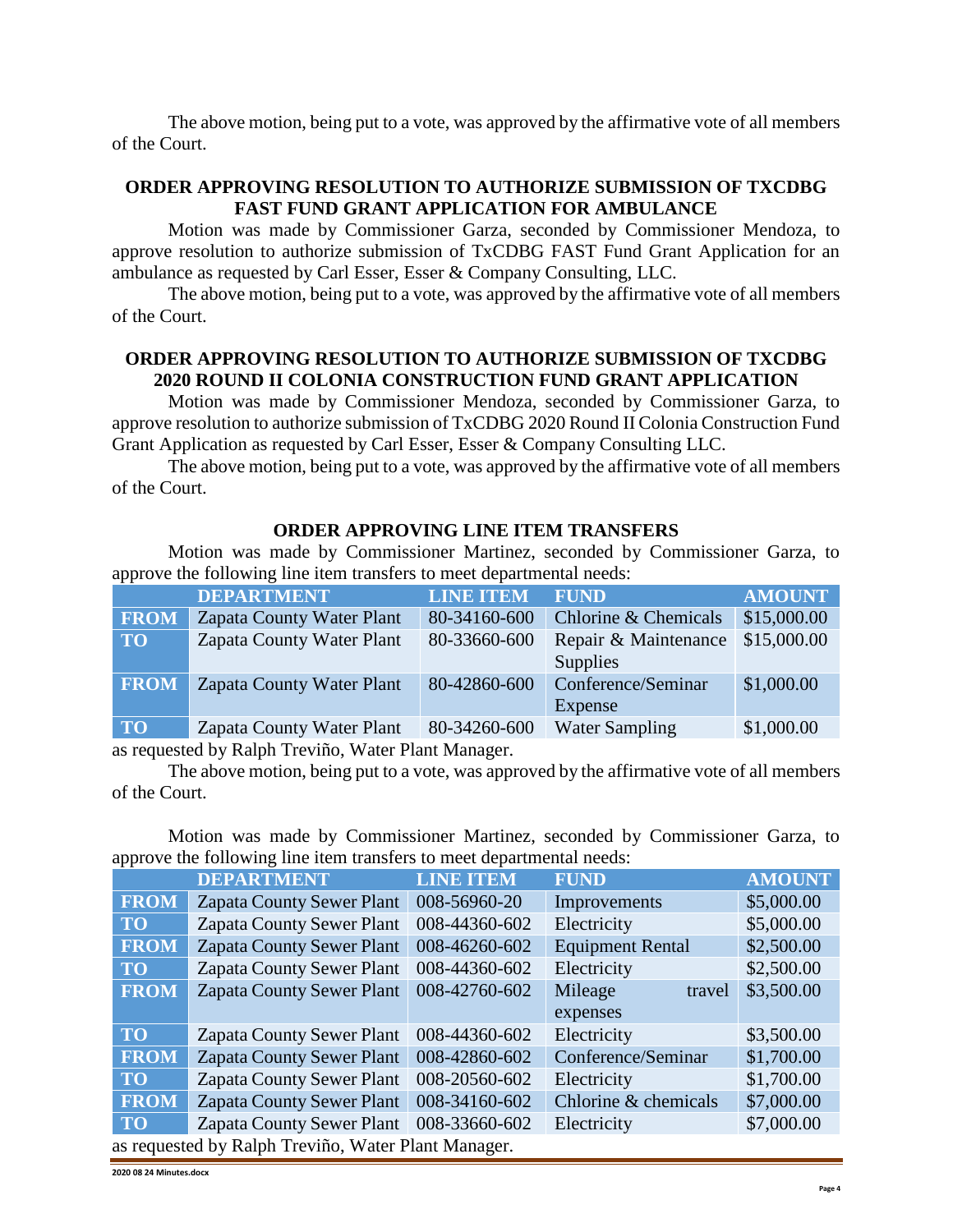### **ORDER ADOPTING COUNTY BUDGET FOR FISCAL YEAR 2020-2021**

Motion was made by Commissioner Garza, seconded by Commissioner Mendoza, to adopt County Budget for Fiscal Year 2020-2021, including all proposed changes, as presented by Triunfo Gonzalez, County Auditor. **(***SEE ATTACHMENT A FOR DETAILS***)**

The above motion, being put to a vote, was approved by the affirmative vote of all members of the Court.

## **ORDER APPROVING TAX RATE FOR FISCAL YEAR 2020-2021**

Motion was made by Commissioner Mendoza, seconded by Commissioner Garza, to adopt a tax rate of 0.924026/\$100 valuation for Zapata County in accordance with Local Government Code Sections 111.007-111.010 by executing an "Order Setting the Tax Rate for "2020-2021, " to be approved as follows:

| TOTAL TAX | 0.924026 |
|-----------|----------|
|           |          |

as requested by Triunfo Gonzalez, County Auditor.

The above motion, being put to a vote, was approved by the affirmative vote of all members of the Court.

# **ORDER SETTING SALARIES AND NUMBER OF POSITIONS BY APPROVING GENERAL ORDER OF PERSONNEL FOR FISCAL YEAR 2020-2021**

Motion was made by Commissioner Mendoza, seconded by Commissioner Garza, to approve order setting salaries and the number of positions by approving the "General Order of Personnel for Fiscal Year 2020-2021, with recommendations and changes, as approved by the majority of vote, as request by Triunfo Gonzalez, County Auditor.

The above motion, being put to a vote, was approved by the affirmative vote of all members of the Court.

## **ORDER APPROVING OPERATION GENERAL ORDER FOR FISCAL YEAR 2020-2021**

Motion was made by Commissioner Garza, seconded by Commissioner Martinez, to approve request by County Auditor, Triunfo Gonzalez, to approve the "Operation General Order for Fiscal Year 2020-2021".

The above motion, being put to a vote, was approved by the affirmative vote of all members of the Court.

# **ORDER APPROVING AND AUTHORIZING COUNTY TREASURER AND COUNTY AUDITOR TO CLOSE ALL ACCOUNTS AND MAKE ALL NECESSARY LINE ITEM TRANSFERS**

Motion was made by Commissioner Mendoza, seconded by Commissioner Garza, to approve and authorize the County Treasurer and the County Auditor to close all accounts and make all necessary line item transfers as requested by Triunfo Gonzalez, County Auditor.